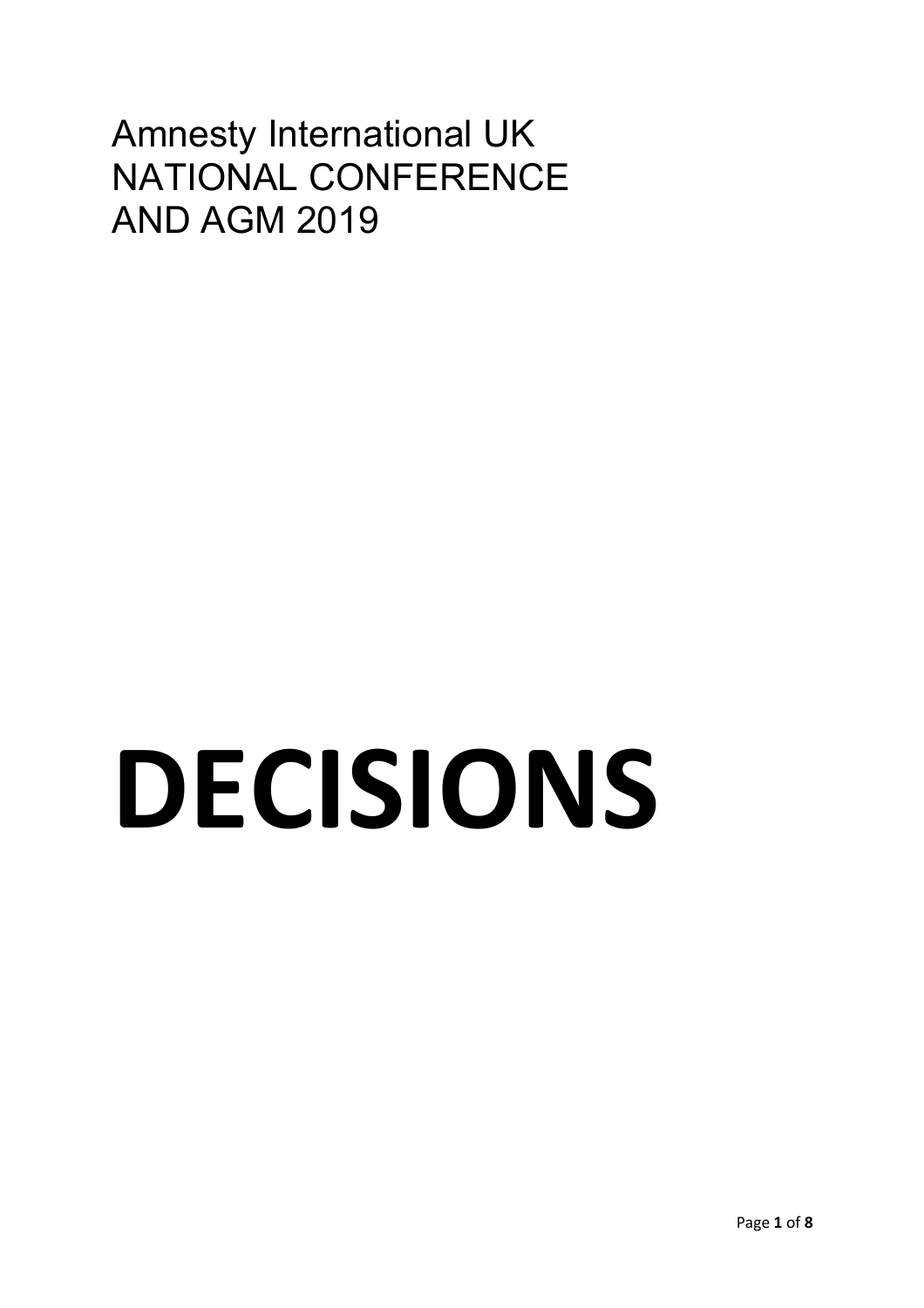## **RESOLUTIONS CARRIED**

#### **F1 – FINANCIAL STATEMENTS 2018**

**Summary:** A routine resolution to receive the financial statements and reports.

**Proposer:** AIUK Section Board

**Resolution Text:** This AGM to receive the Report of the Directors and the audited accounts of AIUK Section for the year ended 31 December 2018.

**This resolution was OVERWHELMINGLY CARRIED.** 

#### **F2 – APPOINTMENT OF AUDITORS**

**Summary:** A routine resolution to reappoint BDO LLP as auditors and to authorise the Board to determine their remuneration.

**Proposer:** AIUK Section Board

**Resolution Text:** This AGM to re-appoint BDO LLP as Auditor of the Company, to hold office until the conclusion of the next General Meeting at which accounts are laid before the Company, and to authorise the Directors to approve the Auditor's remuneration.

#### **This resolution was OVERWHELMINGLY CARRIED**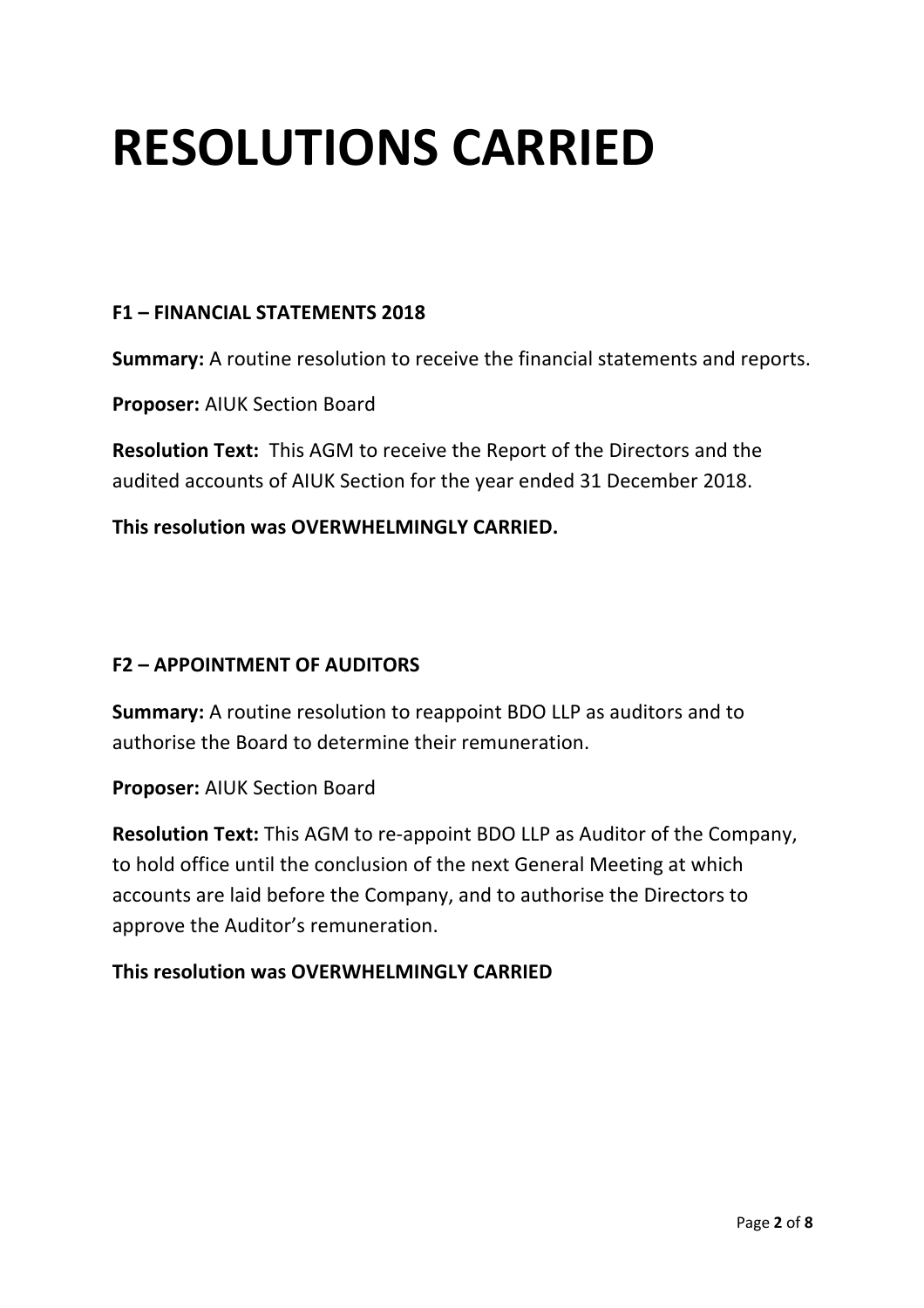#### **SPECIAL RESOLUTION A1: EQUALISING AGM VOTING RIGHTS FOR AFFILIATE MEMBERS**

**Summary:** Amends the AIUK Articles of Association to give Affiliate equal voting rights to Local, Student and Youth Groups.

**Proposer:** Battersea and Wandsworth TUC.

**Resolution Text:** It is hereby resolved by way of Special resolution that the Articles of Association of AIUK Section are altered by:

After the words "Affiliate Member" in 29.5.3 delete "One vote for the first 5,000 members and a further one vote for each further 10,000 members or part thereof up to a maximum of ten votes;" and replace with "Ten votes;"

#### Consequential changes:

Amend 26.2.1 (b) to include Affiliate members so that the article reads: "A Youth Group, Local Group, Student Group or Affiliate Member."

Delete 26.2.1 (c) "An Affiliate Member entitled to exercise at least five votes in accordance with Article 29.5 or"

Delete 26.2.1 (d) "An Affiliate Member who is entitled to exercise fewer than five votes in accordance with Article 29.5 , together with the support of such other Members as are necessary to create at least five additional votes in total."

Amend 26.2.2 to include Affiliate Members so that the Article reads: "A Youth Group, Local Group, Student Group or Affiliate Member."

Delete the words in Article 26.2.3: "An affiliate member which is (a) entitled to exercise at least six votes in accordance with Article 29.5 or; (b) entitled to exercise fewer than six votes in accordance with Article 29.5, with the support of such other Members as is necessary to create at least six additional votes in total."

**Votes for 1194 = 86.9% Votes Against 180 = 13.10%**

The resolution was **CARRIED.**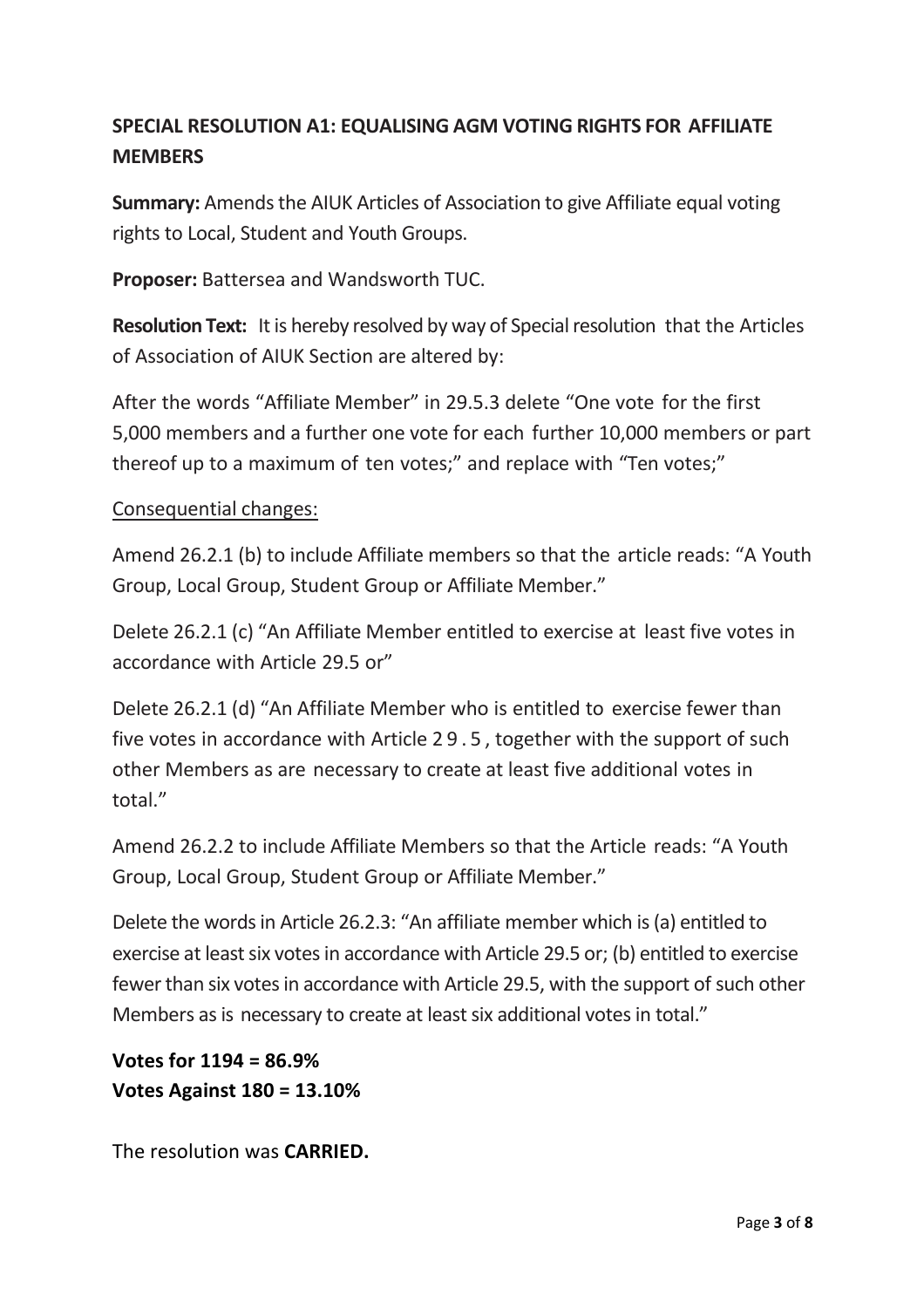#### **A2 - REMOTE PARTICIPATION AT THE 2020 AGM AND NATIONAL CONFERENCE**

**Summary:** Seeks advice from members on whether to proceed with a trial of remote participation and on-line voting in 2020.

**Proposer:** AIUK Section Board.

**Resolution Text:** The AGM calls on the Board to trial remote participation and online voting at the 2020 AGM and National Conference.

**Votes for; 1124 (81.16%)**

**Votes against; 261 (18.84%)**

The resolution was **CARRIED.** 

#### **A3 - PROMOTING AI RESEARCH TO AI MEMBERS AND THE WIDER PUBLIC**

**Summary:** Requires AIUK to promote research published by Amnesty International to members and the wider public.

**Proposer:** Blackheath & Greenwich Group.

**Resolution Text:** This AGM instructs the AIUK Board to actively promote the research carried out by AI to its membership, the media and the public.

The resolution was **OVERWHELMINGLY CARRIED**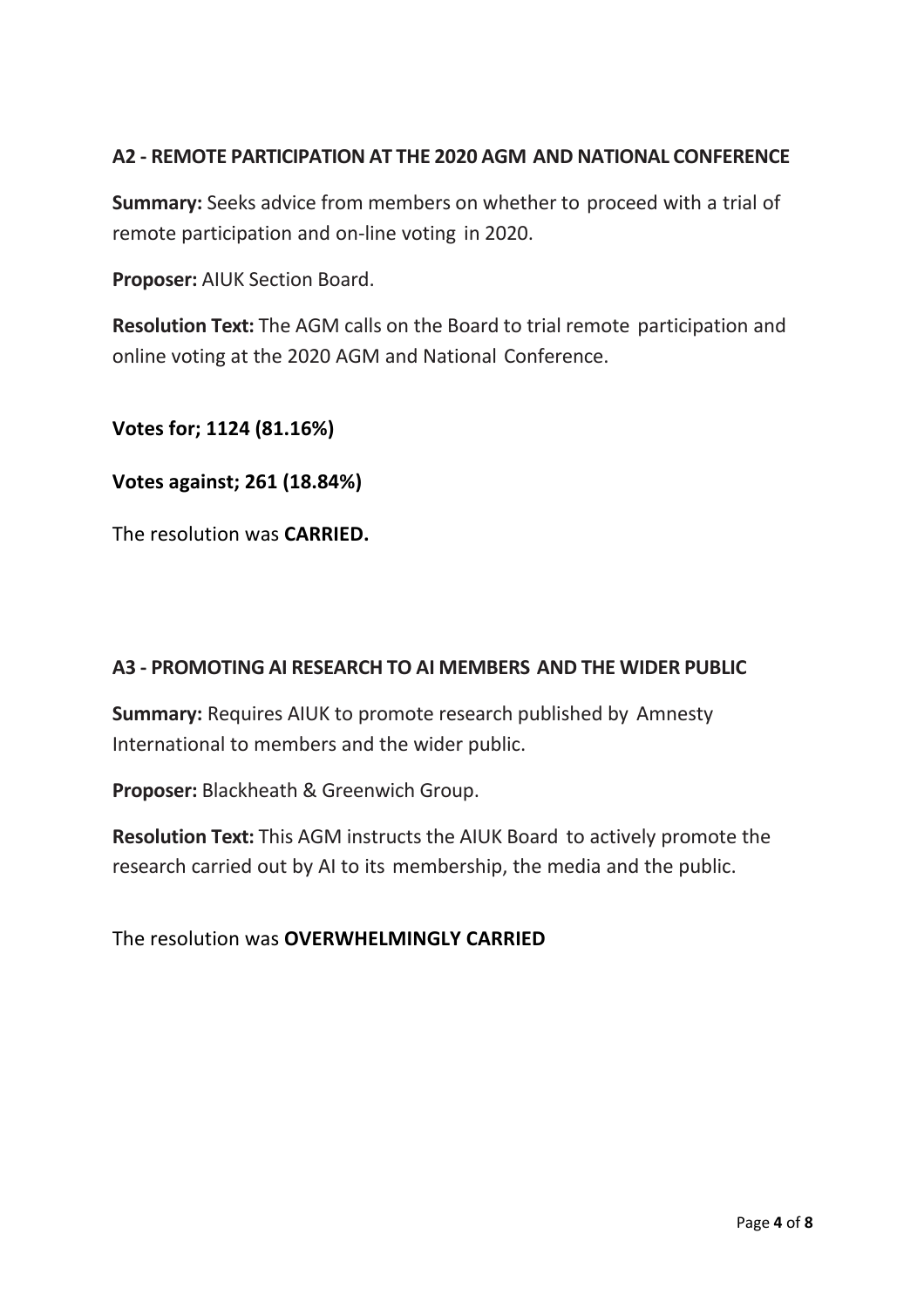#### **A4 - COMMUNICATE TO GROUPS ABOUT FACE-TO-FACE FUNDRAISING IN THEIR AREAS**

**Summary:** Requires AIUK to notify Local Groups of any centrally organised faceto-face fundraising.

**Proposer:** Kirklees Local Group

**Resolution Text:** This AGM calls on AIUK to ensure that regional fundraising team activities which will result in a presence in a Local Group's area are communicated formally at least one week in advance to the appropriate group. This communication must comprise the date(s) and location of the event and further include contact details of the event organiser.

#### The resolution was **OVERWHELMINGLY CARRIED**

#### **EMERGENCY RESOLUTION**

#### **E1- 'TOXIC' CULTURE AND STAFF WELLBEING CONCERNS AT AMNESTY'S INTERNATIONAL SECRETARIAT**

**Summary:** A response to the KonTerra review of staff wellbeing at Amnesty's International Secretariat which concluded there is a 'toxic' working environment.

**Proposer:** Malcolm Dingwall-Smith

**Resolution Text:** This AGM instructs the Board to:

• Communicate to staff at AIUK and the IS a solidarity statement of support for all staff members throughout Amnesty from AIUK members (as represented by this AGM), that we value and respect them as individuals and as a democratic membership organisation, we take seriously our role in ensuring staff are able to work in an environment that prioritises staff wellbeing as highly as the vital human rights work they undertake;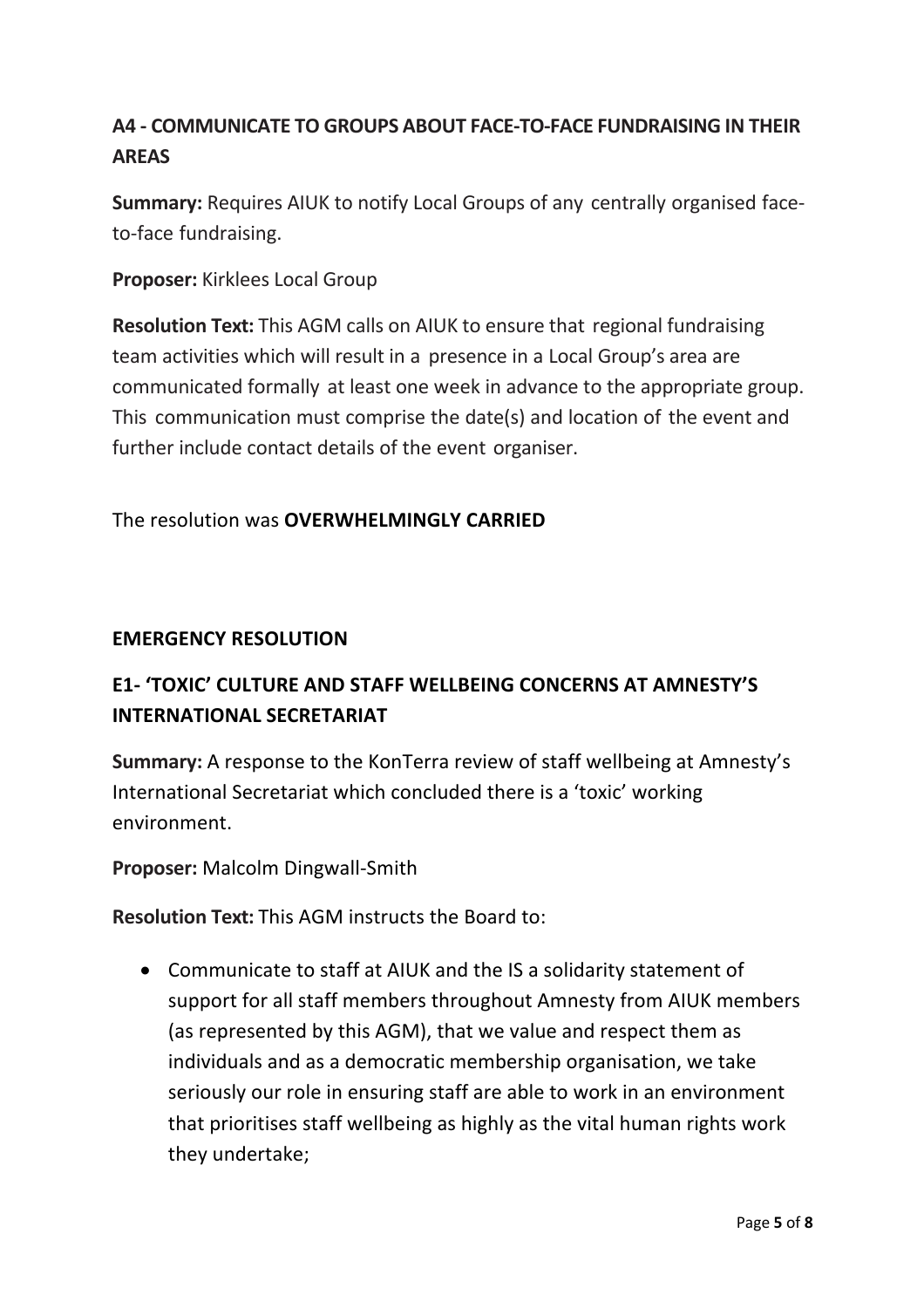- Consider and address, the KonTerra wellbeing report's "Five Questions Amnesty Sections Should Ask As They Also Seek To Improve Staff Support" in relation to AIUK, and to publish a response, communicating it to members;
- Consider whether AIUK can provide further practical support to the IS to support implementation of the relevant reports' recommendations;
- In line with the recommended timeline for action, provide updates to members on the IS's progress to implement the KonTerra wellbeing report recommendations;
- Consider the significant emphasis the KonTerra wellbeing report places on staff being overworked, and in AIUK's future planning and in contributing to Amnesty's international planning consider that this may require hard decisions to stop some areas of work or not move into some new areas.

The resolution was **OVERWHELMINGLY CARRIED**

#### **B3 - A DISABLED PEOPLES' ACTIVIST STRUCTURE.**

**Summary:** Requests AIUK to create a disabled peoples' activist structure.

**Proposer:** Worcester Local Group

**Resolution Text:** This AGM requests that the Board of AIUK create an activist structure to facilitate campaigning for the rights of disabled people.

The resolution was **OVERWHELMINGLY CARRIED**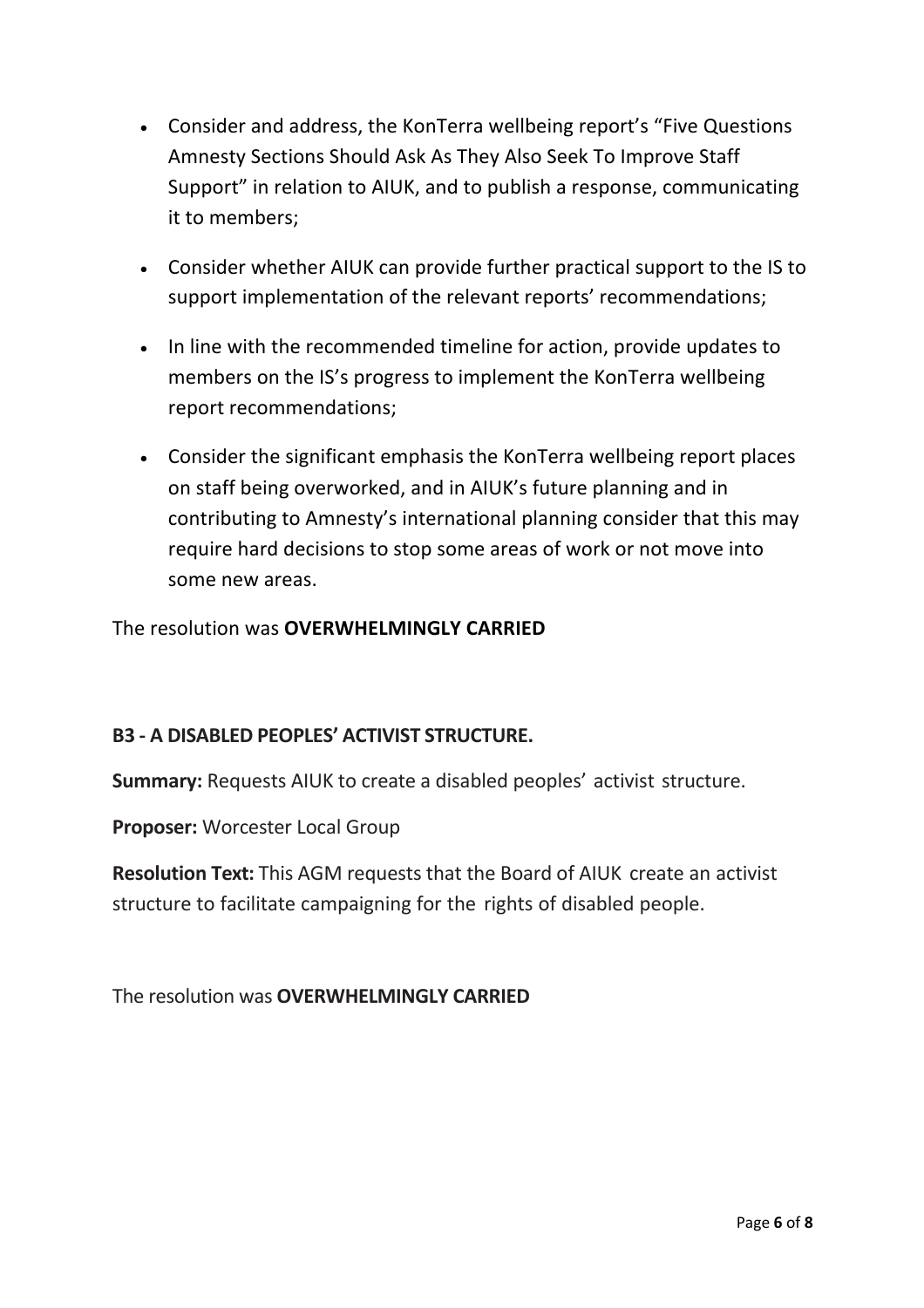#### **B4-ABUSE OF IMMIGRATION POWERS**

**Summary:** Strengthen AIUK's position on the abuse of immigration powers.

**Proposer:** Cambridge City Group.

**Resolution Text:** This AGM asks AIUK to pay greater attention to the abuse of alternative detention practices in any future policy reviews and consultations relating to immigration powers.

The resolution was **OVERWHELMINGLY CARRIED**.

## **RESOLUTIONS NOT CARRIED**

#### **B1 - PROTECTION AND JUSTICE FOR PRISONERS OF CONSCIENCE AND HUMAN RIGHTS DEFENDERS**

**Summary:** Amnesty to focus on its original concerns, which are the release of prisoners of conscience and justice for human rights defenders.

**Proposer:** Sutton Coldfield Group.

**Resolution Text:** This AGM calls on Amnesty UK's Board to work with the International Board and International Secretariat to focus on the concerns which initially led to the establishment of Amnesty International i.e. the welfare and release of prisoners of conscience and justice for human rights defenders. Further the AGM calls on Amnesty UK's Board, while recognising other social issues, to leave these issues to the NGOs which are already well established specifically to address these issues.

**Votes for; 370 (28.20%)**

**Votes against; 942 (71.80%)**

The resolution was **DEFEATED.**